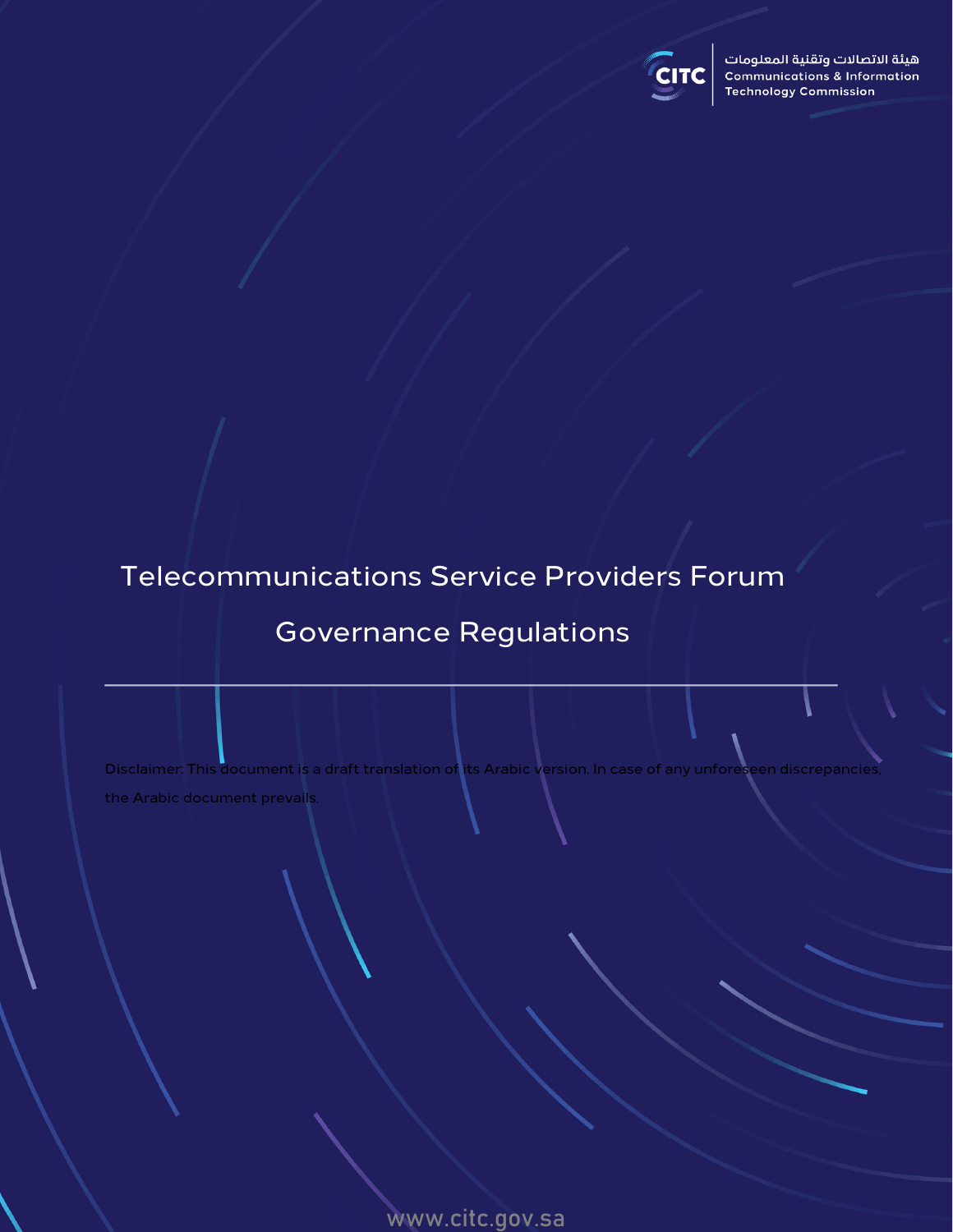## **Contents**

|                | <b>INTRODUCTION:</b>                                                     | $\overline{3}$  |
|----------------|--------------------------------------------------------------------------|-----------------|
| $\mathbf{1}$ . | Forum Objectives:                                                        | $\overline{3}$  |
| 2.             | Definitions:                                                             | $\overline{4}$  |
| 3.             | CITC Role is to:                                                         | 5               |
| 4.             | Participation in the Forum:                                              | $6\phantom{1}6$ |
| 5.             | Forum Membership Types:                                                  | $6\phantom{1}6$ |
| 6.             | Forum Membership Conditions:                                             | $6\phantom{1}6$ |
| 7.             | <b>Subscriptions and Fees:</b>                                           | $6\phantom{1}6$ |
| 8.             | Telecommunications Service Providers Forum Organizational Structure:     | $\overline{7}$  |
| 9.             | Proposals Made by Committees:                                            | $\overline{7}$  |
| 10.            | <b>Board of Directors:</b>                                               | 8               |
| 11.            | <b>Meetings and Voting:</b>                                              | 8               |
| 12.            | Agenda, Minutes and Reports:                                             | $\mathsf 9$     |
| 13.            | The Board Duties and Responsibilities:                                   | 10              |
| 14.            | The Chairman Duties and Responsibilities:                                | 11              |
| 15.            | The Secretary Duties and Responsibilities:                               | 11              |
| 16.            | The Directors' Duties and Responsibilities:                              | 12              |
| 17.            | <b>Executive Management:</b>                                             | 12              |
| 18.            | Duties and Responsibilities of the Executive Management:                 | 13              |
| 19.            | Duties and Responsibilities of the Chairman of the Executive Management: | 14              |
| 20.            | <b>Composition and Dismissal of the Committee Members:</b>               | 14              |
| 21.            | <b>Meeting and Quorum:</b>                                               | 15              |
| 22.            | Agenda, Minutes and Reports:                                             | 15              |
| 23.            | <b>Committee Duties and Responsibilities:</b>                            | 16              |
| 24.            | The Committee Chairman Duties and Responsibilities:                      | 16              |
| 25.            | Annex (A) Permanent Committees:                                          | 16              |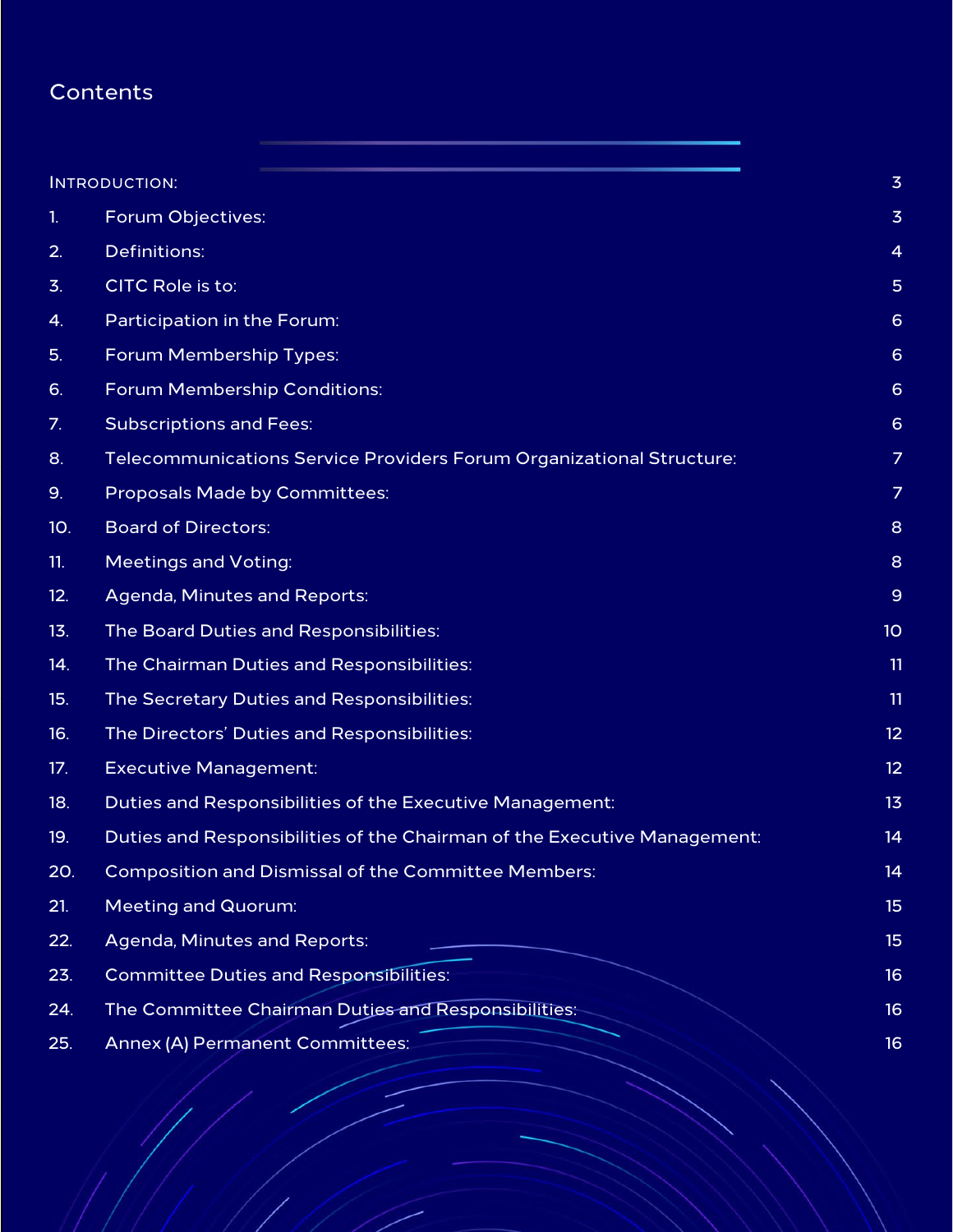#### <span id="page-2-0"></span>1. Introduction:

Pursuant to provisions of Article (3) of CITC Ordinance promulgated under Council of Minister's Resolution No. (74), dated 05/03/1422H, as amended, "CITC shall regulate telecommunications sector in order to provide advanced and reliable telecommunications services across the Kingdom by companies that will be licensed in accordance with the Act." And pursuant to provisions of Article (3) of Telecom Act, issued under Royal Decree No. (M/12), dated 12/03/1422H, as amended, and according to Article (3) of Telecom Act Bylaws issued under Council of Minister's Resolution No. (11), dated 17/05/1423H, as amended, "The Commission, the Board and the Governor shall take such other actions and make such Bylaws or decisions as are consistent with a Commission statute and useful to fully implement and enforce Commission statutes." CITC seeks to increase the level of regulation and supervision over telecommunications service providers. Based on commonalities among telecommunication service providers as to objectives, means, ambient factors, and international challenges; and in order to complete success achieved by such telecommunication service providers to develop the sector, CITC issued the Telecommunications Service Providers Forum Governance Regulations, to contribute to its growth sustainability, stability, fair transactions in an attempt to achieve consensus in views and votes concerning common topics. In addition, CITC seeks through this Forum to strengthen the linkage and cooperation among local telecommunication service providers, and coordinate their activities to serve the public interest and common interests of the sector.

#### Article (1):

#### <span id="page-2-1"></span>2. Forum Objectives:

The Forum is part of the Information and Communications Technology (ICT) Sector. It further supports the ICT sector, represents its members in all common matters, and contributes to enhancing partnership and engagement with the private sector through:

- 1-1 Seeking to achieve consensus among members in respect of their representation before local, regional, and international bodies and forums;
- 1-2 Unifying and consolidating efforts among members in order to enable and cope with ICT strategic plan requirements;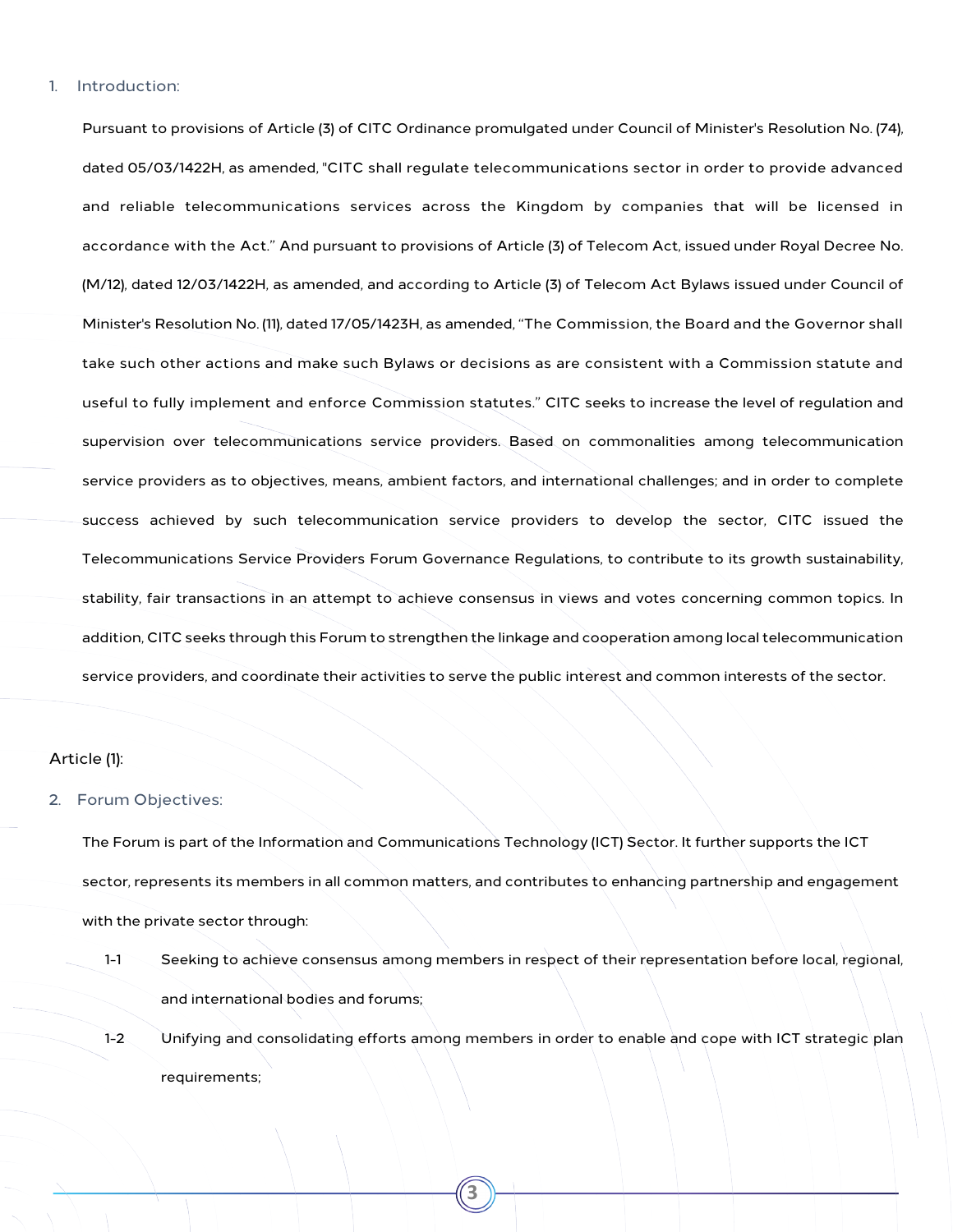- 1-3 Seeking to bring and localize technology among members and increase adoption of the latest technical developments;
- 1-4 Developing methods and processes for amicable resolution of disputes which may arise among members, in accordance with CITC regulations; and ensuring stable relationships;
- 1-5 Holding conferences, and seminars to discuss technical developments and legislations in the ICT sector as well as other changes directed to members or public;
- 1-6 Coordinating and implementing joint media campaigns;
- 1-7 Revitalizing and strengthening the role of telecommunications service providers in social service and development;
- 1-8 Developing studies on the ICT market and submitting them to CITC in order to be taken into consideration when making decisions related to the organization of the market; and
- 1-9 Serving the public interest and common interests of the sector.

## Article (2):

#### <span id="page-3-0"></span>3. Definitions:

In this document, words and expressions shall have the same meaning as are assigned to them in CITC regulations, and the following words and expressions shall have the meanings assigned to them below, unless the context otherwise requires:

CITC: Communications and Information Technology Commission.

Forum: is an entity representing ICT companies in the Kingdom and is supervised by CITC.

Board of Directors: is the Forum's Board of Directors.

Executive Management: is the level of management responsible for organizing and functioning the Forum's daily work, supervising its committees, and implementing directives of the Forum's Board of Directors.

Telecommunications Service Providers: ICT service providers licensed by CITC.

Permanent committee: is the committee, which permanently continues its work and task.

Interim committee: is the committee, which is composed to consider a certain task, and terminated upon completion of such task.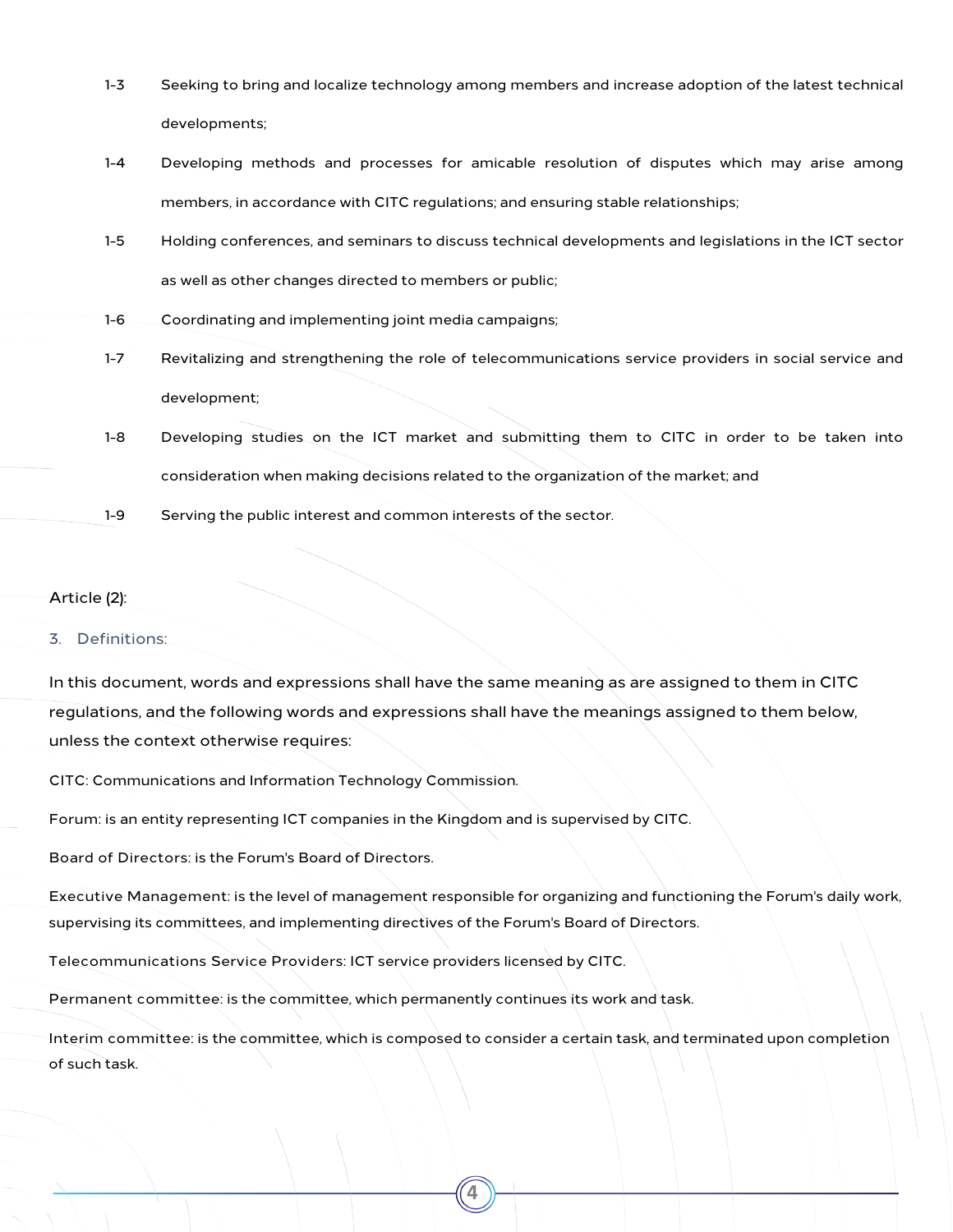Expert: any person invited to attend the committee meeting to take advantage of his expertise for a particular purpose or consultation.

Agenda: The document in which the work is explained, arranged and sequenced, and which is presented and discussed at the meeting.

Minutes of meeting: A detailed record of points discussed in the meetings. It is considered as an official reference for presented proposals and reports.

Quorum: The minimum number of members required for enforceability and legality of recommendations of the meeting.

Voting: It is a right vested with members present at a quorate meeting to express their view concerning a particular topic.

Majority voting: Agreement reached by more than half of votes of present members concerning a topic or recommendation after excluding the number of members abstaining from voting in a quorate meeting. In the event of a tie vote, the vote of the chairman shall prevail.

Abstaining from voting: Abstaining from voting on a recommendation whether by approval or rejection.

## Article (3):

## <span id="page-4-0"></span>4. CITC Role is to:

| $3-1$   | Supervise meetings of the committees and the Board to ensure that the Forum does comply with its             |  |
|---------|--------------------------------------------------------------------------------------------------------------|--|
|         | duties, and follow up the assigned procedures. CITC is entitled to nominate one or more of its employees     |  |
|         | to attend any meetings as a participating member with no voting right;                                       |  |
| $3 - 2$ | Review the minutes of the meetings of the Board and meetings as well as their agenda;                        |  |
| $3 - 3$ | Consider recommendations of the Forum and take them into account when making decisions;                      |  |
| $3-4$   | Provide committees with relevant documents upon request;                                                     |  |
| $3 - 5$ | CITC representative shall be deemed as the link between CITC and the Forum; and                              |  |
| $3-6$   | CITC is entitled, at its absolute discretion, to cease to supervise the Forum when some or all of indicators |  |
|         | are fulfilled, including:                                                                                    |  |
|         | Holding a number of the Forum Board meetings;<br>$3 - 6 - 1$                                                 |  |
|         | Conducting a number joint media campaigns; and<br>$3 - 6 - 2$                                                |  |
|         | Holding a number of conferences, and seminars.<br>$3 - 6 - 3$                                                |  |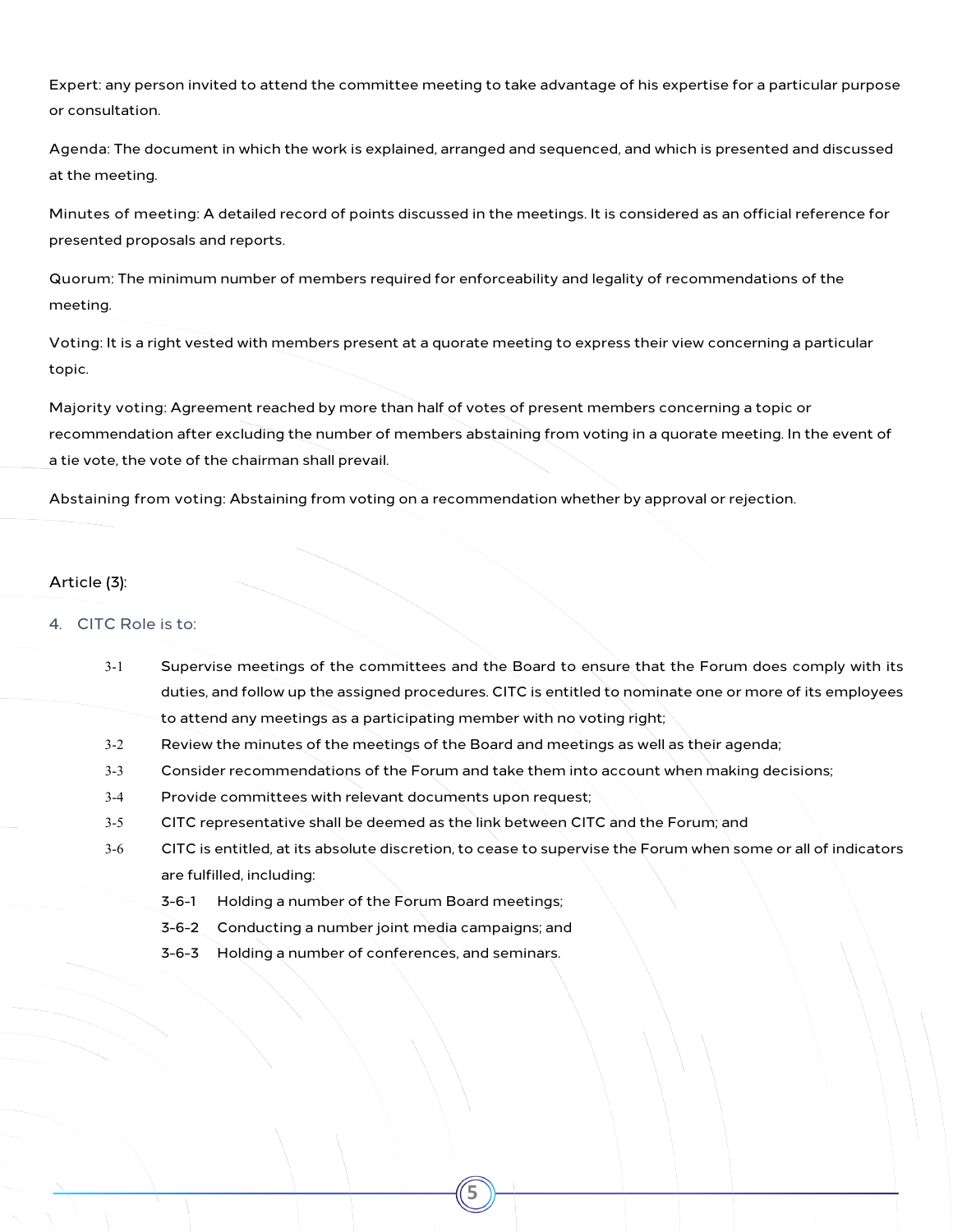## Article (4):

- <span id="page-5-0"></span>5. Participation in the Forum:
	- 4-1 Participation in the Forum is optional for telecommunications service providers willing to benefit from the Forum works.
- <span id="page-5-1"></span>6. Forum Membership Types:
	- 4-2 Forum membership types:
		- 4-2-1 Partial membership: The Forum Board shall select its members from among service providers licensed by CITC, and shall specify their rights and obligations.
		- 4-2-2 Full membership: Telecommunications Service Providers which have infrastructure, and which are licensed by CITC fall under this membership. They shall have all rights and obligations.

### Article (5):

- <span id="page-5-2"></span>7. Forum Membership Conditions:
	- 5-1 The member shall be a telecommunications service provider licensed by CITC.
	- 5-2 The member shall acknowledge implementing provisions of this document.
	- 5-3 The member shall pay the financial obligations set out in Article (6) of this document.

#### Article (6):

#### <span id="page-5-3"></span>8. Subscriptions and Fees:

- 6-1 The Forum Board shall determine annual subscriptions for members and payment method, taking into account members' financial capabilities.
- 6-2 Forum subscription fees shall be for operational purpose to finance its activities and programs. Such fees shall be deposited and disbursed through a financial account of the Forum. This account will be managed by the Board of Directors pursuant to relevant laws.
- 6-3 The Board of Directors may request that its initiatives be funded by its members in accordance with achievement of the Forum's objectives and decisions made in this regard.

**6**

Article (7):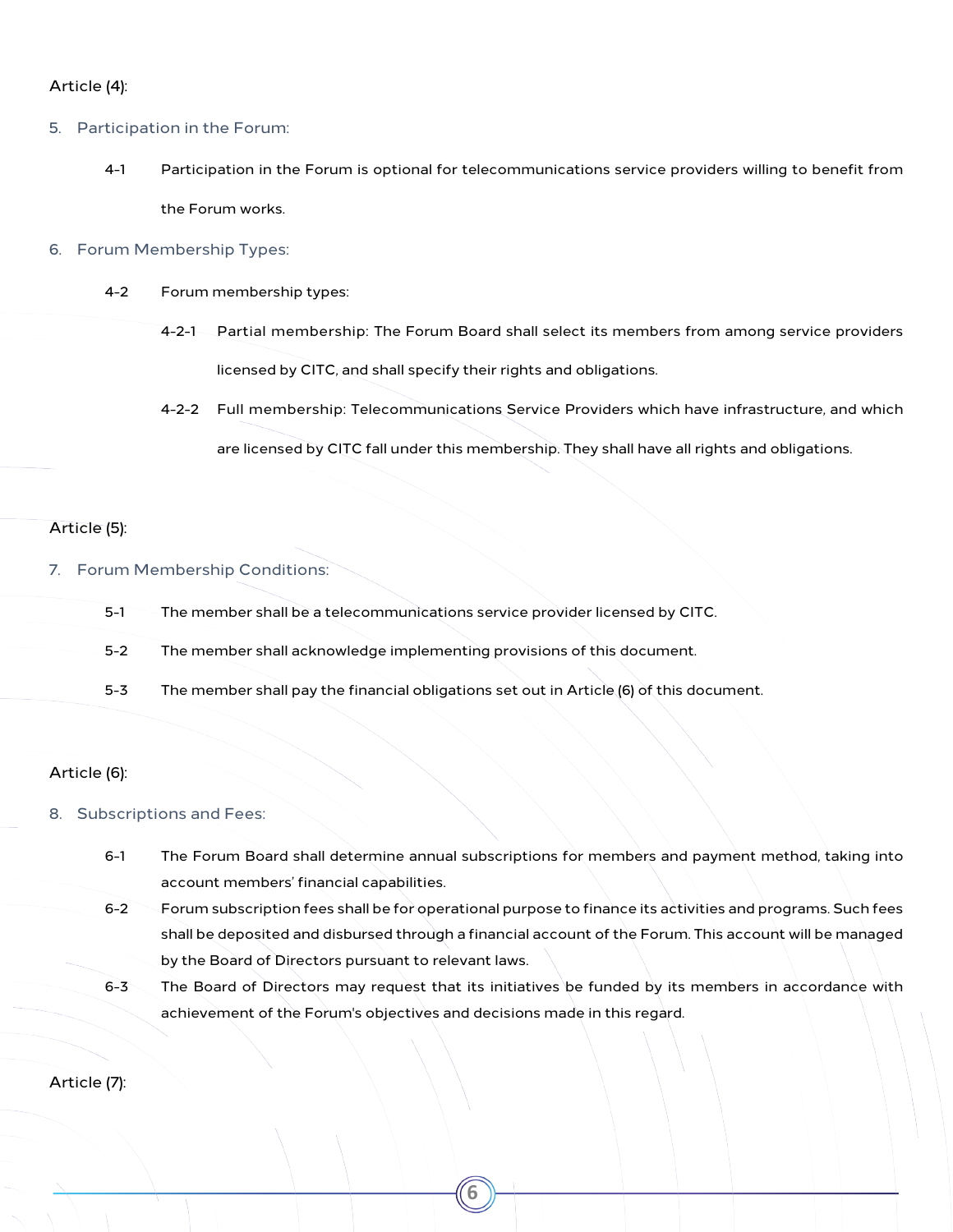- <span id="page-6-0"></span>9. Telecommunications Service Providers Forum Organizational Structure:
	- 7-1 Board of Directors;
	- 7-2 Executive Management;
	- 7-3 Permanent Committees according to Annex (A); and
	- 7-4 Interim committees which are formed by the Executive Management;



## Article (8):

## <span id="page-6-1"></span>10. Proposals Made by Committees:

- 8-1 All topics and proposals made by the Committees shall be submitted to the Executive Management. It will study proposals and submit the necessary ones to the Board of Directors for recommendation.
- 8-2 The proposal submitted to the Executive Management shall clearly describe the topic, including the nature of raised issues, existing practices at local, regional and international levels, and an analysis of the existing situation and proposed changes.

**7**

Article (9):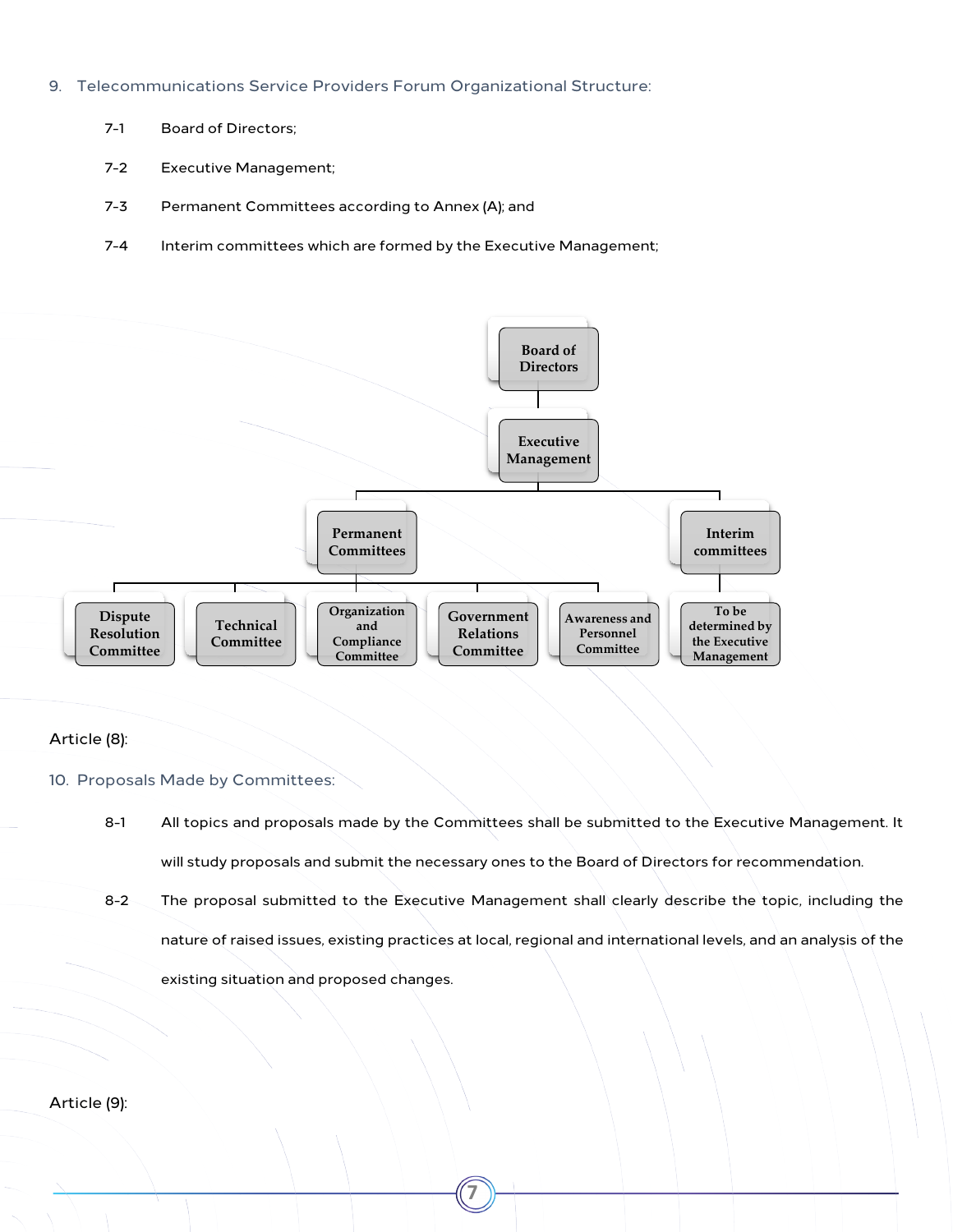#### <span id="page-7-0"></span>11. Board of Directors:

- 9-1 Composition of and dismissal from the Board of Directors:
	- 9-1-1 The Board of Directors shall be composed pursuant to recommendations made by the Forum members, so that there would be one representative for each full membership company at the level of executive heads or their representatives.
	- 9-1-2 The chairman and his deputy shall be selected every two years from among Board Directors themselves by a majority vote.
	- 9-1-3 A new chairman shall be nominated at the last meeting convened at the end of the legal period (two years) by a majority vote.
	- 9-1-4 The chairman or his deputy may not be nominated for the same position for two consecutive terms.
	- 9-1-5 It is not permissible to combine the position of the chairman of the Board and the position of the executive management head.
	- 9-1-6 A secretary and his deputy shall be appointed by the chairman and shall be reappointed every two years.
	- 9-1-7 The Board Director representing the company shall be automatically dismissed upon termination of his employment in the company. Another director shall be nominated by the company he represents.
	- 9-1-8 The company may nominate a replacement member at any time prior to termination of his employment.

#### <span id="page-7-1"></span>12. Meetings and Voting:

#### 9-2 Meetings and voting:

- 9-2-1 The Board of Directors shall hold its meetings at least once every quarter of the calendar year. It shall also convene if the chairman deems it necessary or if a Board member so requests in writing.
- 9-2-2 The Board shall hold its meetings at the place agreed upon by the majority of Directors.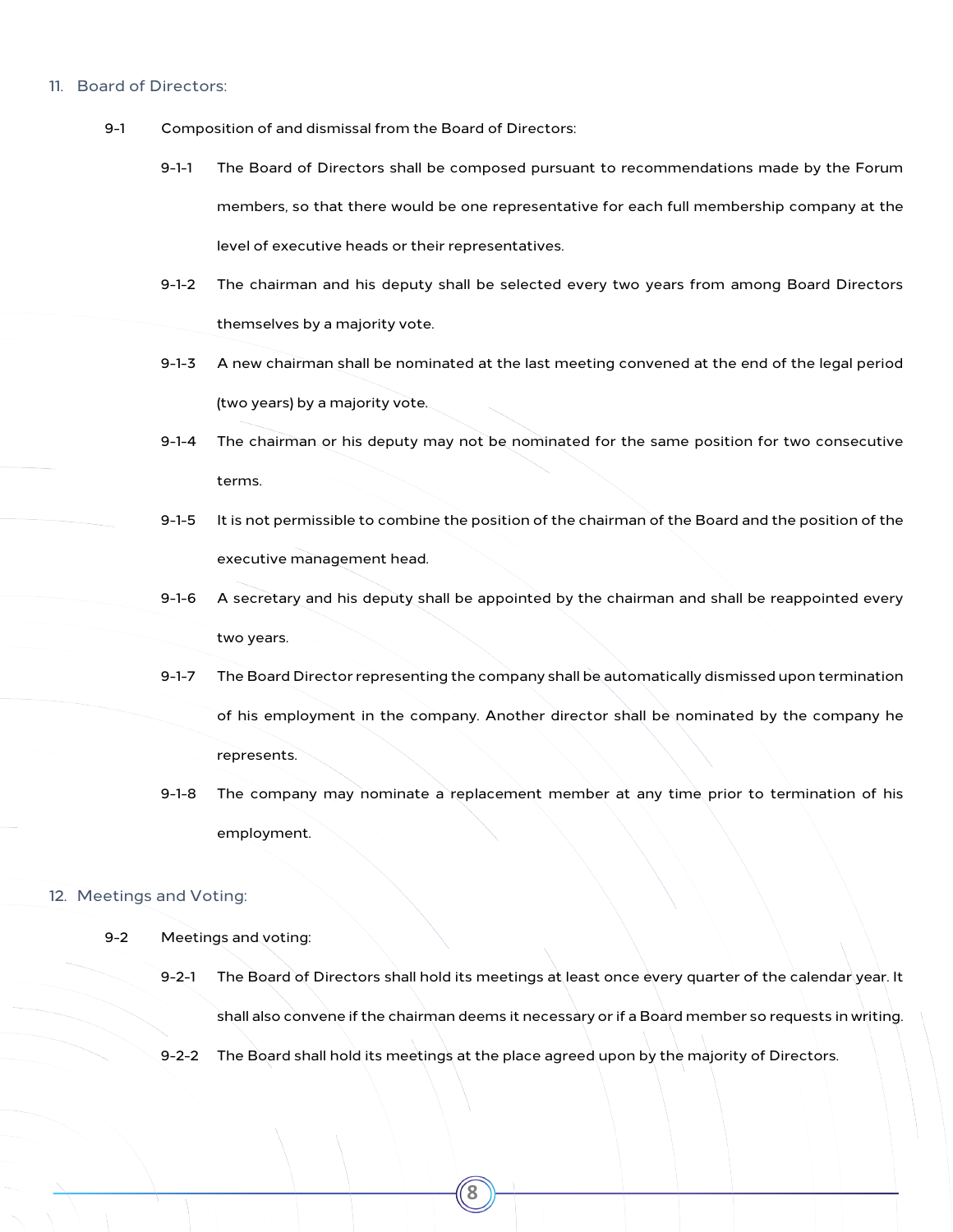- 9-2-3 The meeting of the Board of Directors shall be held in the presence of at least two thirds of those who have full membership, provided that the chairman or his deputy shall be among them.
- 9-2-4 All Directors shall attend the meetings of the Board of Directors. A Director may delegate the company's representative to attend and vote at the Board meetings. The delegated representative of the company shall be from among the company's senior management with a prior notice to the chairman.
- 9-2-5 The Board of Directors shall make its recommendations at the meetings with majority opinion of full membership telecommunications service providers. In the absence of full consensus, the chairman shall have the casting vote. The remaining Directors may write down their comments and reservations in the minutes of the meeting.
- 9-2-6 The Board of Directors may invite one or more experts to participate in the meetings after obtaining the approval of the chairman of the Board, without having the right to vote.

#### <span id="page-8-0"></span>13. Agenda, Minutes and Reports:

- 9-3 Meetings and voting:
	- 9-3-1 The agenda shall be adopted by the chairman of the Board, provided that it is prepared by the Secretary or his deputy, including all the topics to be discussed at the meeting.
	- 9-3-2 Directors shall inform the chairman of the Board in writing or orally of any topics which will, in their opinion, contribute to the achievement of the objectives of the meetings. The chairman shall take the proposed topics into consideration when adopting the agenda and before sending it to the members, provided that the request is submitted to the chairman at least ten (10) business days before the meeting.
	- 9-3-3 The Secretary shall send the approved agenda together with the documents to be discussed at the meeting to all Board Directors at least five (5) business days prior to the meeting.
	- 9-3-4 The Secretary shall prepare the minutes of the meeting after each meeting of the Board. In such minutes, the Secretary shall write down the meeting number, date, and place as well as names of the attendees, all topics discussed and recommendations that were voted on, objections and abstentions from voting, stating reasons, if any.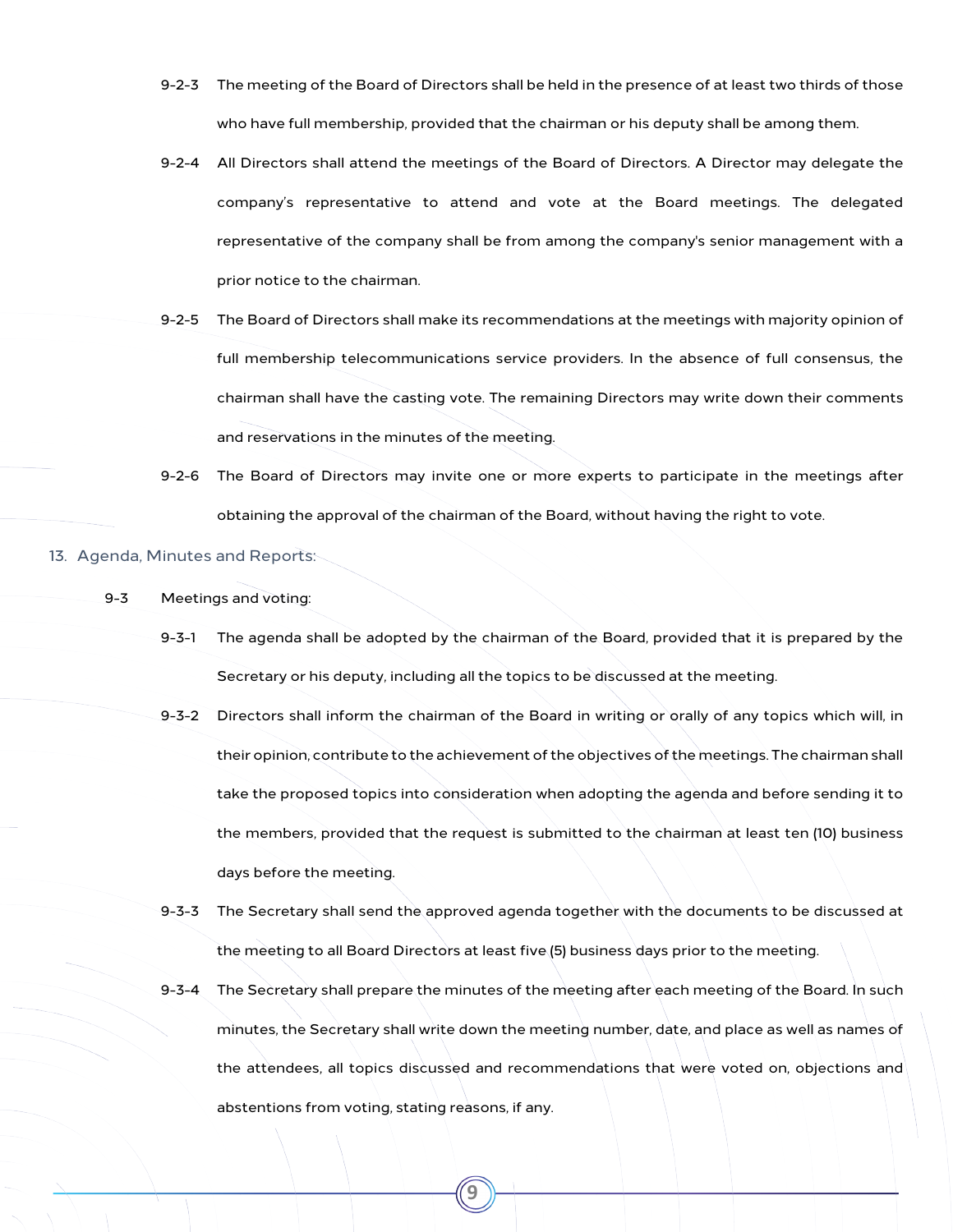- 9-3-5 The Secretary shall send the minutes of the meeting to all Directors of the Board not later than (5) five business days with the prescribed manner, before being approved and signed by the chairman of the Board and the Secretary. In addition, observations and consultative views shall be given to the Secretary within five (5) business days after receiving the minutes of the meeting.
- 9-3-6 All reports and minutes should be kept by the Secretary for easy reference.
- 9-3-7 The chairman of the Board shall, upon the expiry of his term of office, provide the Secretary with all documents under receipt minutes. The Secretary shall then submit the documents to the new chairman.
- 9-4 Duties and responsibilities:
- <span id="page-9-0"></span>14. The Board Duties and Responsibilities:
	- 9-4-1 The board duties and responsibilities:
		- 9-4-1-1 Identify the scope of partial membership, and nominating its members in coordination with CITC:
		- 9-4-1-2 Form the Executive Management structure and nominate its chairman and deputy;
		- 9-4-1-3 Nominate members of the Permanent Committees;
		- 9-4-1-4 Provide overall guidance and direction to the Executive Management regarding the common issues facing the ICT sector in Saudi Arabia;
		- 9-4-1-5 Follow up the work of the Executive Management and evaluate its performance, to ensure its effectiveness and its ability to achieve its objectives;
		- 9-4-1-6 Review and propose amendments to this document and develop them when necessary, by a majority vote of the members, and then request CITC to approve the amendments to the document;
		- 9-4-1-7 Determine annual subscriptions for members and payment method and request that the Forum initiatives be funded by members in accordance with achievement of the Forum's objectives and decisions made in this regard;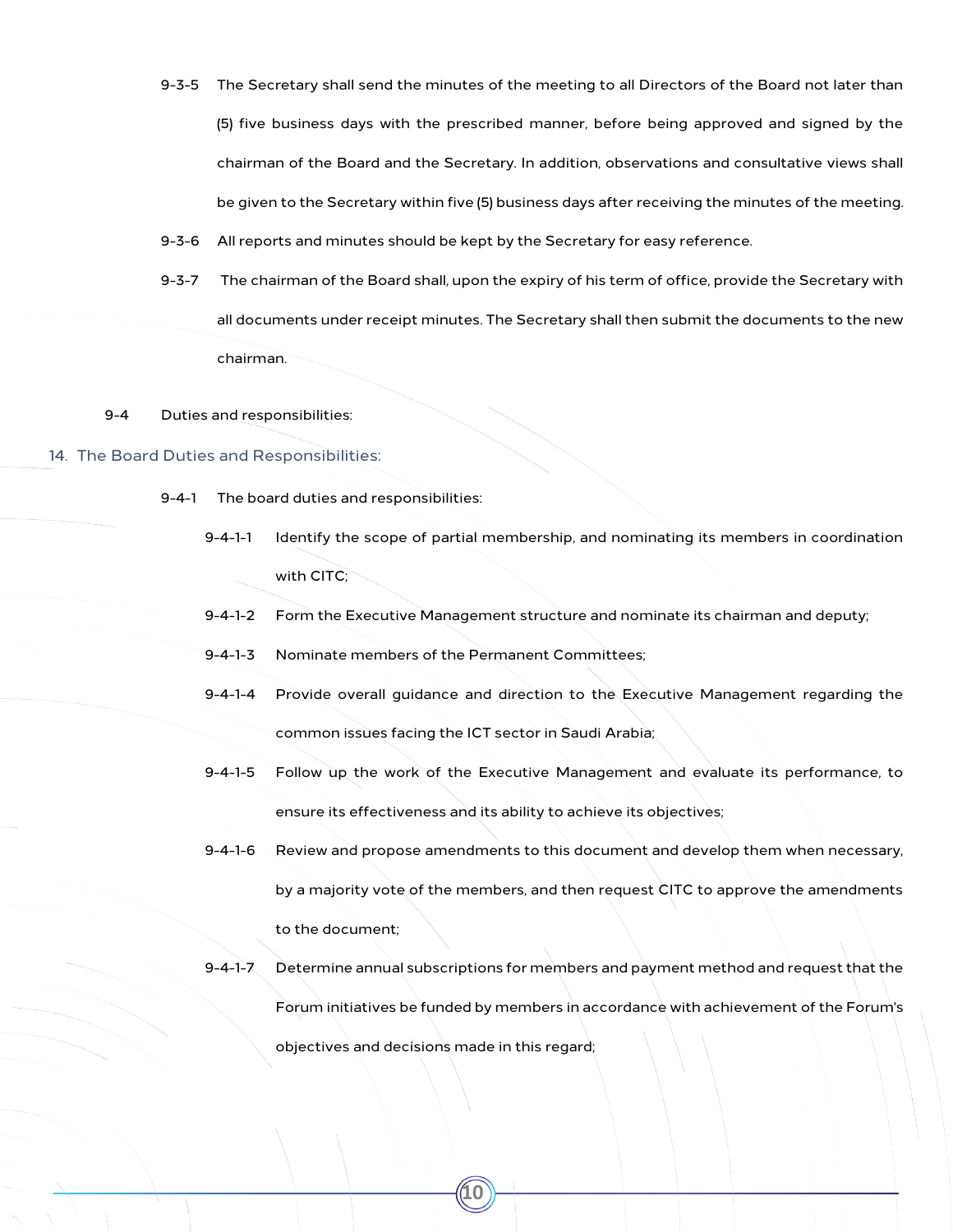- 9-4-1-8 Approve the annual financial statement of the Forum account after being prepared by an external auditor;
- 9-4-1-9 Approve the strategic plan and the annual report prepared by the Executive Management; and
- 9-4-1-10 Approve the Forum external auditor report.
- <span id="page-10-0"></span>15. The Chairman Duties and Responsibilities:
	- 9-4-2 The chairman duties and responsibilities:
		- 9-4-2-1 Assist the Board of Directors in competently performing its duties and responsibilities and follow up the same;
		- 9-4-2-2 Manage meetings and discussions in the Board meetings, and enable all parties to contribute to recommendations made;
		- 9-4-2-3 Communicate with the Executive Management to verify that tasks and assigned projects are progressing as required; and
		- 9-4-2-4 Provide the Secretary with all documents under receipt minutes upon the expiry of his

term of office. The Secretary shall then submit the documents to the new chairman.

- <span id="page-10-1"></span>16. The Secretary Duties and Responsibilities:
	- 9-4-3 The secretary duties and responsibilities:
		- 9-4-3-1 Take the necessary arrangements for the Board meetings, coordinate issues proposed in the agenda, and submit the agenda to be approved by the chairman of the Board. The Secretary shall be in charge of sending the approved agenda together with documents to be discussed in the meeting to all of the Board Directors and CITC;
		- 9-4-3-2 Prepare minutes of meeting after each Board meeting as detailed in paragraph (9-3-4);
		- 9-4-3-3 Send minutes of meetings to the Board and CITC;
		- 9-4-3-4 Sign with the chairman of the Board the final version of the meeting report;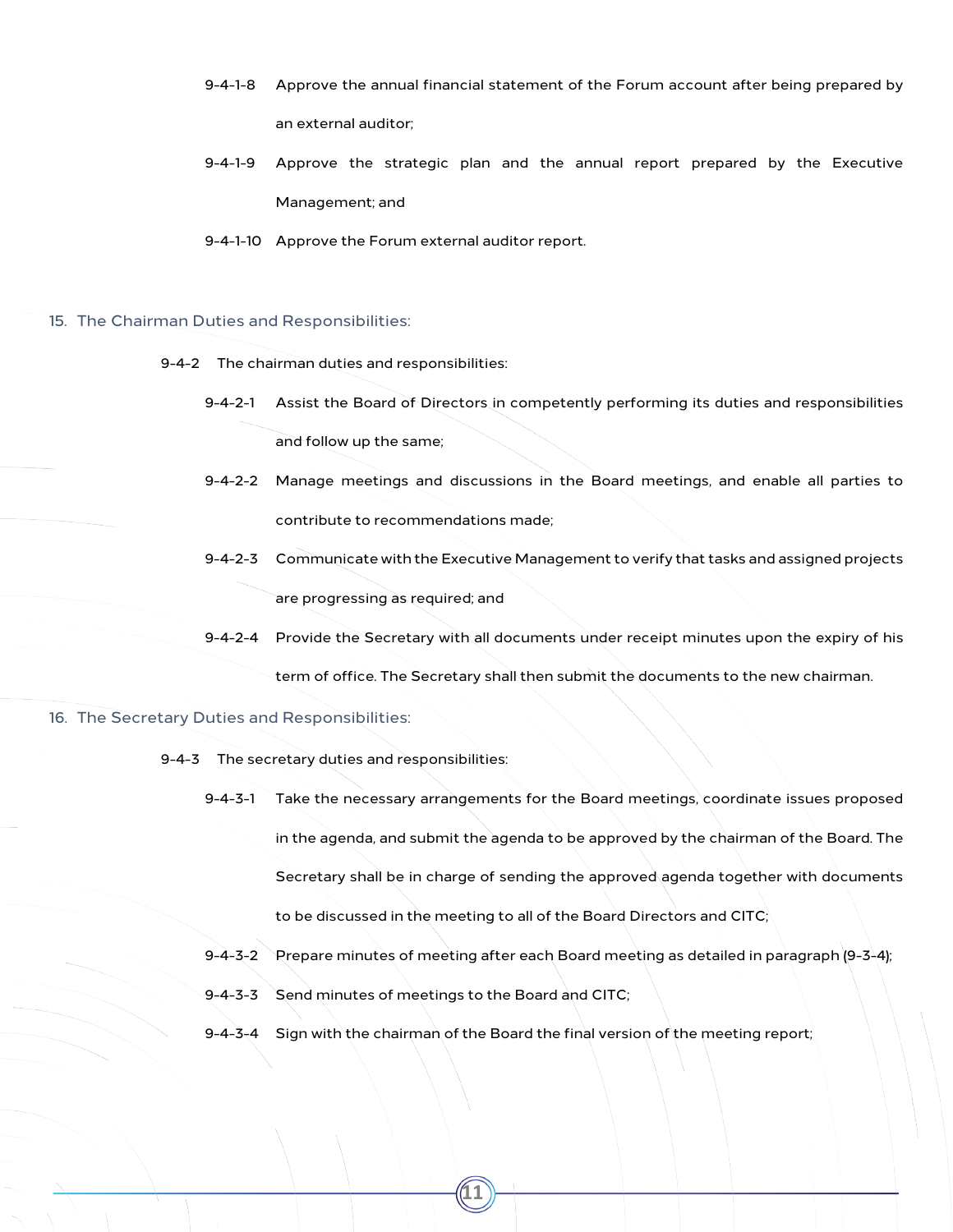- 9-4-3-5 Keep all reports and minutes for easy reference. Such reports and minutes shall also be electronically kept; and
- 9-4-3-6 Perform any task requested and assigned by the chairman or his deputy, within the scope of work of the Forum.

#### <span id="page-11-0"></span>17. The Directors' Duties and Responsibilities:

9-4-4 The directors' duties and responsibilities:

- 9-4-4-1 The Board Directors shall take part in topics and challenges facing them, which have an impact on the ICT sector in the Kingdom;
- 9-4-4-2 Review all developments in the ICT sector, including relevant regulations, and changes in the sector, whether by CITC or other relevant bodies, institutions and regulators, in addition to keeping abreast of international developments;
- 9-4-4-3 Be highly professional by actively participating in discussions during meetings of the Board and its committees; and
- 9-4-4-4 Perform any other tasks assigned by the Board

## Article (10):

- <span id="page-11-1"></span>18. Executive Management:
	- 10-1 Executive management:
		- 10-1-1 Composition of the Executive Management:
		- The Executive Management shall be composed of:
			- 10-1-1-1 Chairman and deputy.
			- 10-1-1-2 Members to perform works assigned to the Executive Management. They shall be appointed by the chairman of the Executive Management, and shall be from among employees of telecommunications service providers in the Kingdom.

**12**

10-2 Duties and responsibilities: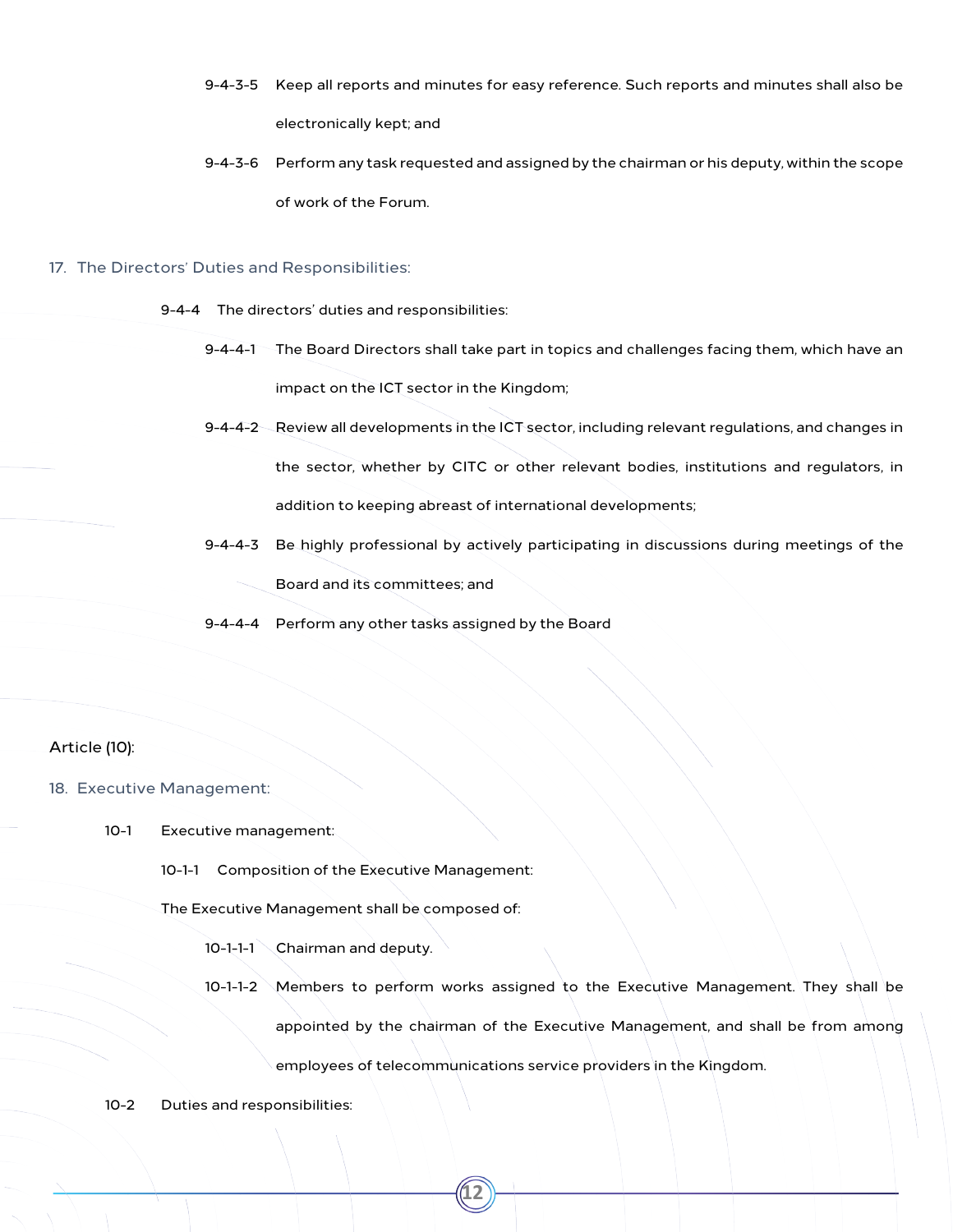#### <span id="page-12-0"></span>19. Duties and Responsibilities of the Executive Management:

- 10-2-1 Duties and Responsibilities of the Executive Management:
	- 10-2-1-1 Implement the directives of the Board of Directors, and support the committees in implementing their work;
	- 10-2-1-2 Prepare the strategic plan and the annual report of the Forum and submit it to the Board of Directors for approval;
	- 10-2-1-3 Establish interim committees to fulfill the directives of the Board of Directors or deal with emergency developments while ensuring that they do not violate any of the applicable regulations, bylaws, rules, constraints and instructions;
	- 10-2-1-4 Establish interim committees, when necessary. The chairman of the Board shall be informed thereof ten (10) business days prior to the composition decision. Its period shall not exceed one year, and it may be renewed, when necessary;
	- 10-2-1-5 The Executive Management may reconstitute any of the interim committees and may dissolve them before the expiry of their term. The chairman of the Board of Directors shall be informed thereof ten (10) business days before the reconstitution decision is issued;
	- 10-2-1-6 Assess and monitor the performance of existing committees periodically to verify their effectiveness;
	- 10-2-1-7 Concentrate on whatever contributes to the development of the ICT sector in the Kingdom, based on the best international standards and practices and all that is beneficial to the Sector in general and its customers in particular; and
	- 10-2-1-8 The Executive Management shall annually prepare a comprehensive report together with all necessary documents. It shall be provided to the Board of Directors and CITC. This report shall at least include the most important recommendations of the Management, number of meetings held during the period, names of attendees, names of committees, and their most important achievements during the year, provided that they are clear and accurate.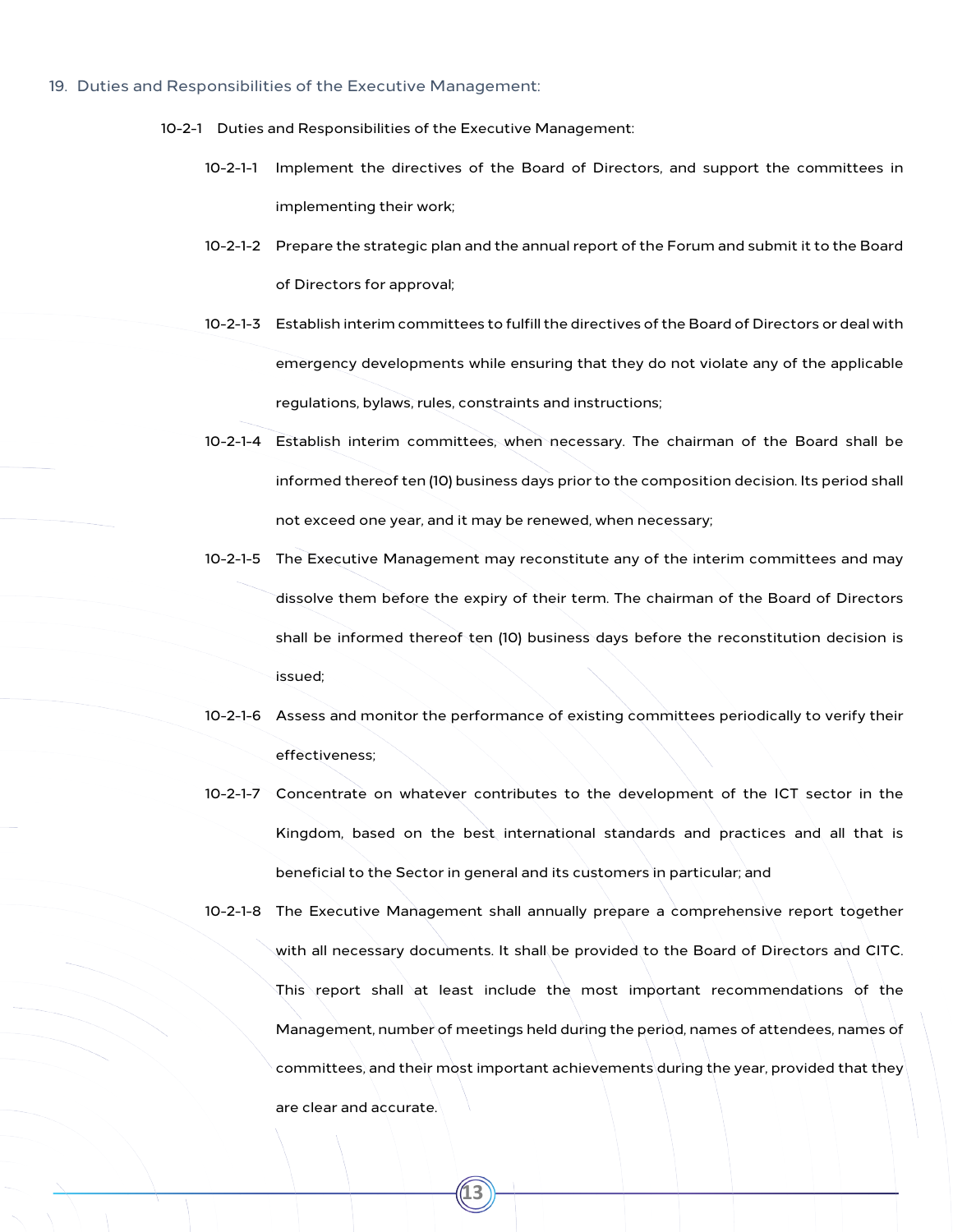10-3 Duties and responsibilities of the chairman of the executive management:

#### <span id="page-13-0"></span>20. Duties and Responsibilities of the Chairman of the Executive Management:

- 10-3-1 Duties and responsibilities of the of the chairman executive management:
	- 10-3-1-1 Nominate members of temporary committees in coordination with the telecommunications service providers, as per competence and business need;
	- 10-3-1-2 Establish interim committees to fulfill the directives of the Board of Directors or deal with emergency developments while ensuring that they do not violate any of the applicable regulations, bylaws, rules, constraints and instructions;
	- 10-3-1-3 The chairman of the Board shall be informed thereof ten (10) business days prior to the composition decision. Its period shall not exceed one year, and it may be renewed, when necessary;
	- 10-3-1-4 The chairman may reconstitute any of the interim committees and may dissolve them before the expiry of their term. The chairman of the Board of Directors shall be informed thereof ten (10) business days before the reconstitution decision is issued;
	- 10-3-1-5 Maintain the effectiveness and success of the Management, and follow up tasks assigned to the Executive Management on an ongoing basis;
	- 10-3-1-6 Develop the Executive Management plans with participation of members, contributing to completion and development of the work of the Management; and
	- 10-3-1-7 Coordinate with CITC on various topics, improve performance and achieve the objectives of the Forum.

## Article (11):

- <span id="page-13-1"></span>21. Composition and Dismissal of the Committee Members:
	- 11-1 Composition and dismissal of the committee members:
		- 11-1-1 Committee chairmen and deputies shall be selected by the Executive Management.

**14**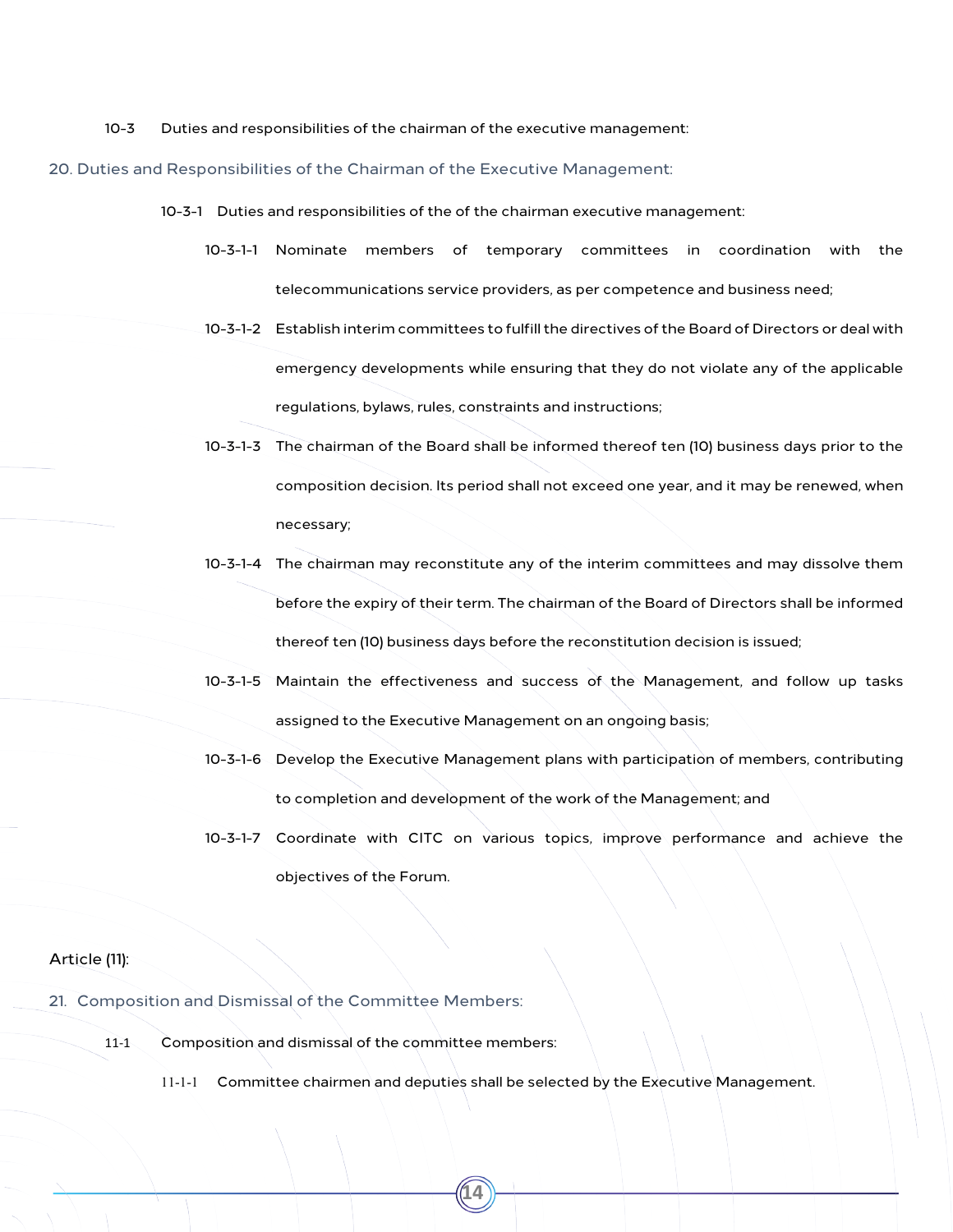- 11-1-2 A secretary and his deputy shall be appointed by the chairman of the committee once a year.
- 11-1-3 Any member of the committee shall be dismissed if the company determines replacing him, or if he resigns from the company he represents. The chairman of the Executive Management shall be informed thereof ten (10) business days before such replacement or resignation.

#### <span id="page-14-0"></span>22. Meeting and Quorum:

- 11-2 Meeting and quorum:
	- 11-2-1 The committees shall hold their meetings based on their needs and the chairman of the committee shall convene such meetings. In addition, the chairman is entitled to authorize the secretary of the committee to do so.
	- 11-2-2 The committee shall hold its meetings at the place agreed upon by the majority of members.
	- 11-2-3 All members shall attend the meetings.
	- 11-2-4 The committee may invite an expert to participate in the meetings after obtaining the approval of the chairman of the committee, without having the right to vote.
	- 11-2-5 Discussions shall be conducted in a highly professional and orderly manner, so as not to include any topics not listed in the agenda.
	- 11-2-6 All members of the committee shall maintain the confidentiality of information circulated in the meeting.

#### <span id="page-14-1"></span>23. Agenda, Minutes and Reports:

- 11-3 Agenda, minutes and reports:
	- 11-3-1 There shall be compliance with paragraph (9-3) of this document.
	- 11-3-2 The committee shall annually prepare a comprehensive report together with all necessary documents. It shall be provided to the Executive Management and CITC. Furthermore, CITC shall be provided with a photocopy thereof. This report shall at least include the most important recommendations of the committee, most important achievements, difficulties, and proposals as well as number of held meetings during this period, and number of attendees.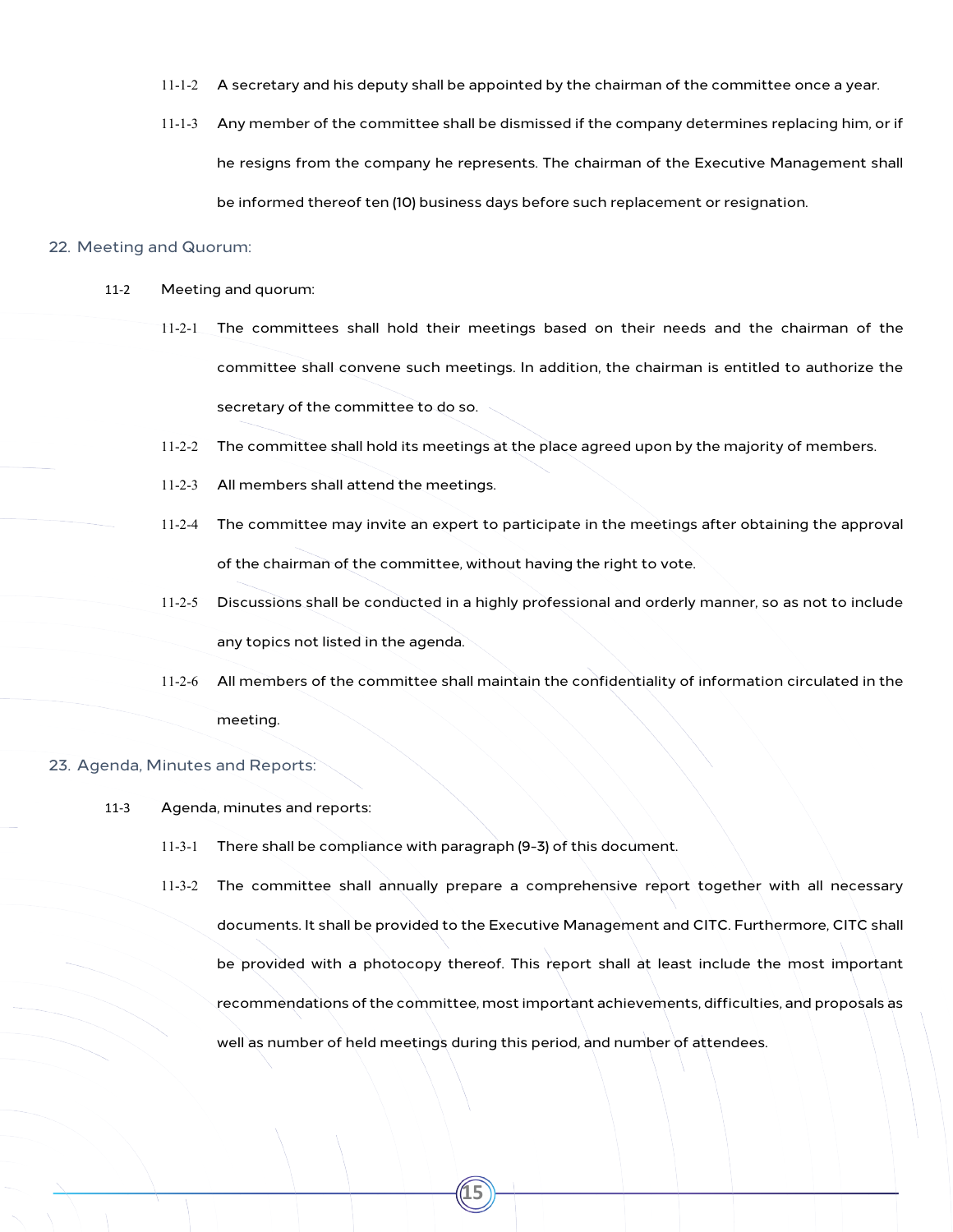#### 11-4 Duties and responsibilities:

#### <span id="page-15-0"></span>24. Committee Duties and Responsibilities:

- 11-4-1 Committee duties and responsibilities:
	- 11-4-1-1 Discuss topics and related issues, and submit its recommendations to the Executive Management for review and final recommendations.
	- 11-4-1-2 Carry out all tasks assigned to them by the Executive Management. Moreover, they shall periodically report on progress to the Executive Management.
	- 11-4-1-3 The committee shall annually prepare a comprehensive report together with all necessary documents. It shall be provided to the Executive Management and CITC. This report shall at least include the most important recommendations of the committee, most important achievements, difficulties, and proposals as well as number of held meetings during this period, and number of attendees.

<span id="page-15-1"></span>25. The Committee Chairman Duties and Responsibilities:

- 11-4-2 The committee chairman duties and responsibilities:
	- 11-4-2-1 Communicate with the Executive Management and follow up the work with it. The chairman shall provide the committee with all recommendations, reports, etc.
	- 11-4-2-2 Manage meetings and provide a conducive atmosphere in meetings that help achieve the benefits of efficient exchange of views.

#### <span id="page-15-2"></span>26. Annex (A) Permanent Committees:

1. Awareness and Personnel Committee:

It oversees the implementation of media campaigns and personnel protection.

**16**

2. Government Relations Committee: